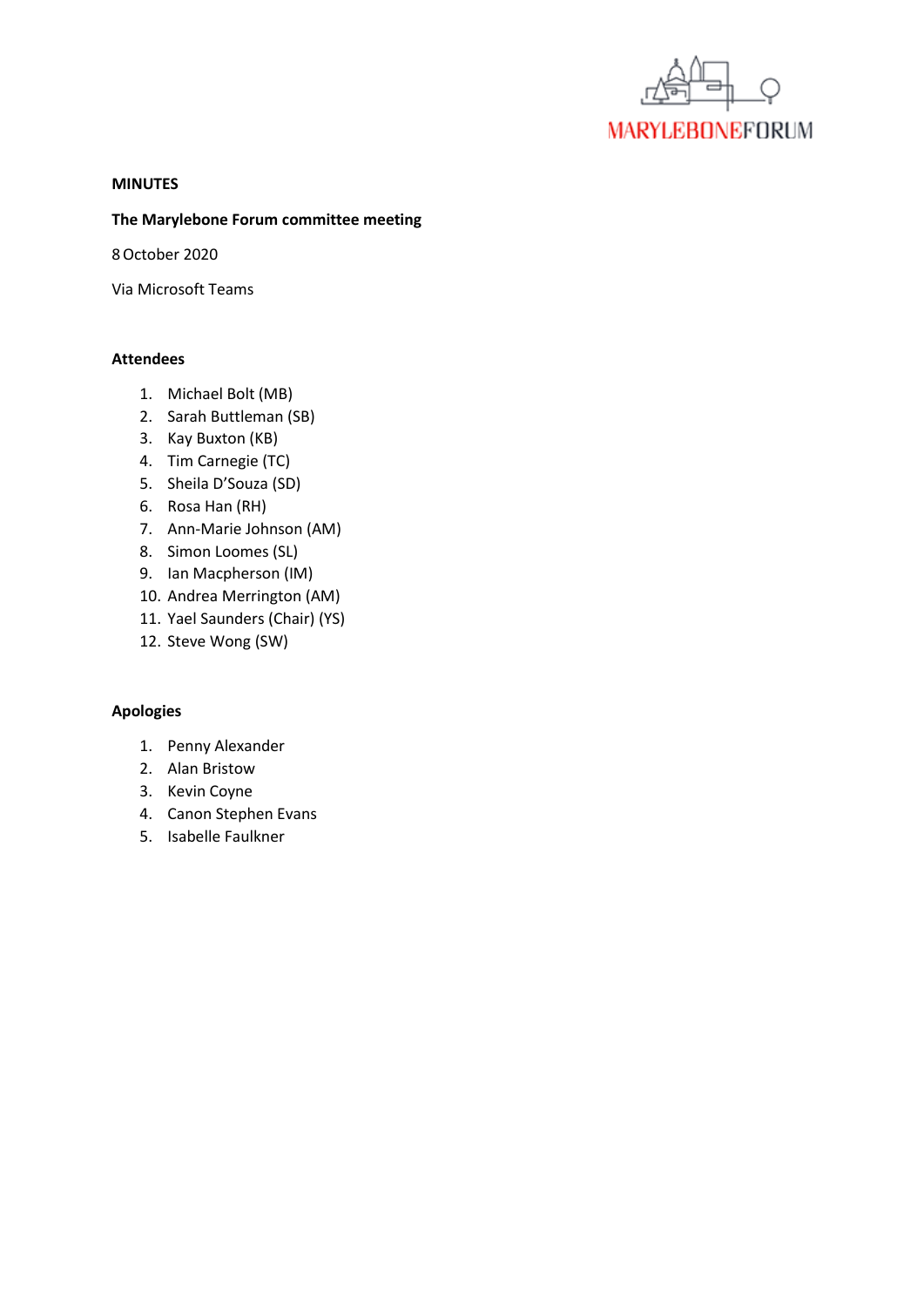#### **MINUTES**

YS welcomed everyone to the meeting and announced apologies.

#### **1. Redesignation**

YS informs the committee that the designation has lapsed. SB has kindly looked at the form and will be submitting it with no major changes - the map and constitution are in place. There is a requirement that 21 people support the application so will assume that all committee members are happy to have their names included. If anyone would prefer not to be included, please get in touch. There are 18 on the committee so the rest will be made up of other neighbours and supporters. YS will send it out formally. Any questions or comments?

IM comments that the Knightsbridge application is available online if it would be useful to follow as an example. Theirs doesn't list the 21 names – just the chair. YS agrees – the 21 names aren't visible in the public domain but are required as evidence as part of the submission to Westminster to confirm legitimacy of the campaign.

AM asks when the deadline is for submission. Not intended to put pressure on SB but for the committee to understand dates. YS replies the plan was to submit around the time of the AGM in May, however AGM had to be cancelled due to Covid-19 restrictions. YS emailed Sean Walsh at Westminster to ask for forbearance under the circumstances. As it has lapsed, it ought to be done as soon as possible.

MB was under the impression that the requirement was six months prior to five year anniversary. YS confirms that the anniversary was in September so this has now lapsed. SB confirms that she will submit the application once she has returned from leave next week. YS thanks SB.

### **ACTIONS**

- **SB to submit the redesignation**

### **2. Date for AGM**

YS explains that a date needs to be arranged for the overdue AGM. This will need to take place virtually. 30 days' notice is required for the invitation so early to middle of November would work. Does anyone have any strong preference for dates? KB agrees that November is a good month if that can be done. Is the process now in place to enable members to be emailed? Is mailchimp set up? YS confirms that this is now possible. KB responds that as long as this is used to notify members of the date and the official notice and papers are then made available on the website then this should be fine for November. TC confirms he is happy to put information on the website and has set up an email address for the remote PA to use to send the invitation out.

YS states that the only date to avoid in November is Remembrance Day so would suggest maybe 17/18 November?

AM concerned that we don't have correct email addresses for members and also that if the correct Zoom details aren't communicated effectively, the meeting won't be a proper AGM. YS responds that the email addresses were cleaned up last year.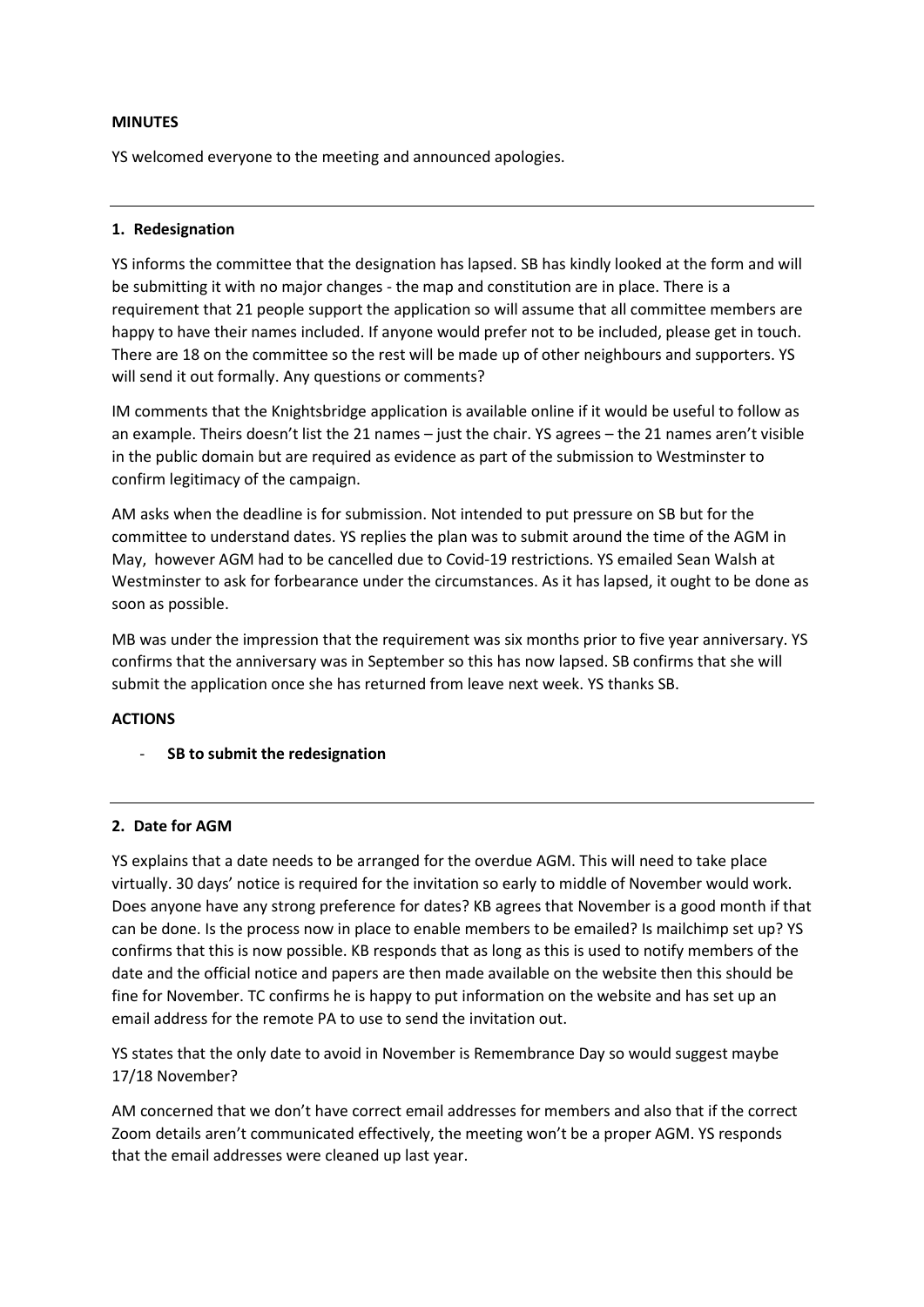YS asks how many are required for a quorum? MB believes it is 30 but will check. YS suggests that more people are familiar with Zoom so this should be the system used, unless anyone has any other suggestions. YS will circulate a suggested date to the whole committee (including those not in attendance) prior to confirming. A committee meeting will also need to take place prior to the AGM to discuss the agenda.

## **ACTIONS**

- **YS to circulate proposed AGM date to committee members to check availability.**
- **YS to set a committee meeting date prior to AGM.**

# **3. Plan and proposed policies**

YS explains that the Forum need to get their draft policies into shape. KB has suggested getting a consultant to help with the themes, to stress-test and health check the policy chapters against the current City Plan to see if they remain valid. This is necessary as it has been two years since they were drafted and there is a need for evidence to demonstrate that they are relevant and should be included and, where this evidence is missing, where it can be sourced. KB proposes an hour per policy with a policy consultant. YS agrees that some guidance on what is workable would be useful as this expertise is lacking.

MB asks what policies currently remain in draft. YS confirms that the policies were agreed as follows:

- 1. Open space and tree-planting
- 2. Basements
- 3. Car parking
- 4. Small business use
- 5. Small retail space
- 6. Edgeware Road
- 7. Environmental policies

MB questions whether car parking is still included. YS confirms that it is and that a consultant would be useful to provide expertise to understand if the topic is viable and what is possible.

SL suggests that, given we are in the middle of the EIP at the moment, the best approach might be to approach Gerald Eves, who are heavily involved in the EIP process, to comment on whether the outcomes of this and the inspector's decision on the draft City Plan will impact on any of these policies. It would be worth understanding what the potential impacts may be before moving forward and awaiting the detail included in the inspector's draft report. SL confirms that The Portman Estate would pick up the cost of Gerald Eve for this activity. AM suggests this be broadened to use a Gerald Eve consultant to look at the viability of the policies as a whole. SL agrees and suggests drafting an email to Gerald Eves and circulate to the committee for transparency given that Gerald Eve work with The Portman Estate. YS highlights that the policies are currently in a very rough draft. Would this be sufficient to send to a consultant? SL confirms that this will be fine. They are drafted to a point that now requires more expertise.

TC asks if the plan is to employ a consultant, should a clear scope be drafted and should there be a more rigorous procurement process given that it will need to be paid for? YS responds that there are two steps. Step 1: The Portman Estate has offered to pay for the initial consultation with Gerald Eve on how the EIP and the inspector's draft report on the City Plan may impact draft policies. Step 2: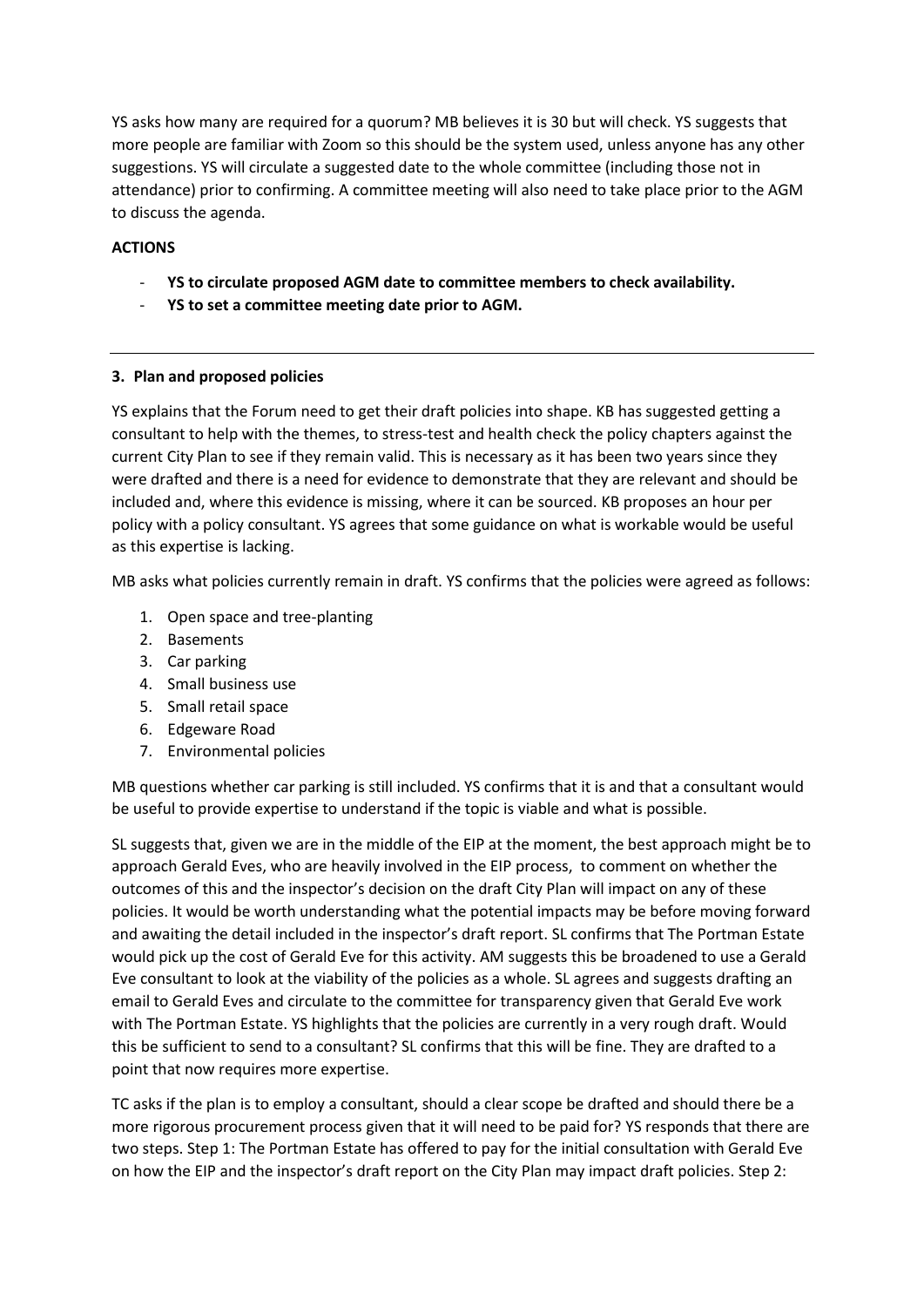enlisting a consultant to look at the viability of the draft policies. KB agrees that this had been discussed at a previous meeting to make small applications for CIL funding up to £5k to aid the process of creating a Neighbourhood Plan. Committee agreed that this would be a good plan of action.

## **ACTIONS**

- **YS to send SL the latest draft policy document.**
- **SL to draft email to Gerald Eve to request that they review and highlight policies that may be seen as premature given discussions taking place on the EIP and the draft City Plan.**
- **AM will submit an application for £5k neighbourhood CIL funding (dependent on feedback from Gerald Eves, if policies are deemed to be unaffected by the EIP and the City Plan)**

### **4. White paper discussion**

YS explains that MB has drafted a response to the recently released white paper setting out changes to the planning process with a direct impact on the neighbourhood plan system. YS is interested to hear the committees views, particularly those representing the business community, that can be incorporated into this response.

SL questions the likelihood of the white paper becoming reality and if so, under what timescales. Believes that the paper contains major changes that are unlikely to be finalised. He understands concerns and the impact that the changes would have but is unsure if the committees efforts are well placed in pulling together an objection to submit if the likelihood of it landing is low. Is happy to go with the majority if they believe that representation is needed. MB responds highlighting that it is a white paper and not a green paper and these tend to, traditionally, become law. Shouldn't be dismissed as unlikely to happen given the damage that it could potentially do to the concept of neighbourhood planning. Particularly focussing on the link with planning and development, the impact of the paper, should it be approved, will result in a loss of appetite for the neighbourhood planning process because of the amount of work needed for limited results. WCC have encouraged the submission of responses from local groups and forums to aid their case against the changes.

KB comments that following the Amenity Societies meeting, it appears that the neighbourhood planning is being side-lined, but so much is missing and unclear in the paper that it is not possible to form a clear view of where they stand on it. It is disappointing and the impact on issues such as affordable housing is frustrating. TC commented that it tends to be the case that national policy changes tend to not work for London and vice-versa. There is a challenge for these policies to address the requirements for all areas of the country.

MB are businesses happy with the proposals relating to conservation/protected areas? Should the Forum lobby to be in a protected area? SL supports conservation areas becoming protected areas but that isn't what current conservation areas were originally created for and they would need redrawing on that basis. If conservation areas in Marylebone were to become protected then there would not be support for this to include buildings on Oxford Street for example, as this would conflict with many other policies so would not be sensible. SL is happy with 80% of the existing conservation areas as they currently stand but has issues with certain areas and certain buildings in the area becoming protected. MB agrees and comments that there is talk of creating sub-zones within zones which could get round these issues. It makes sense for certain areas, such as Oxford Street, to be excluded from being protected and this could be achieved either by creating sub-zones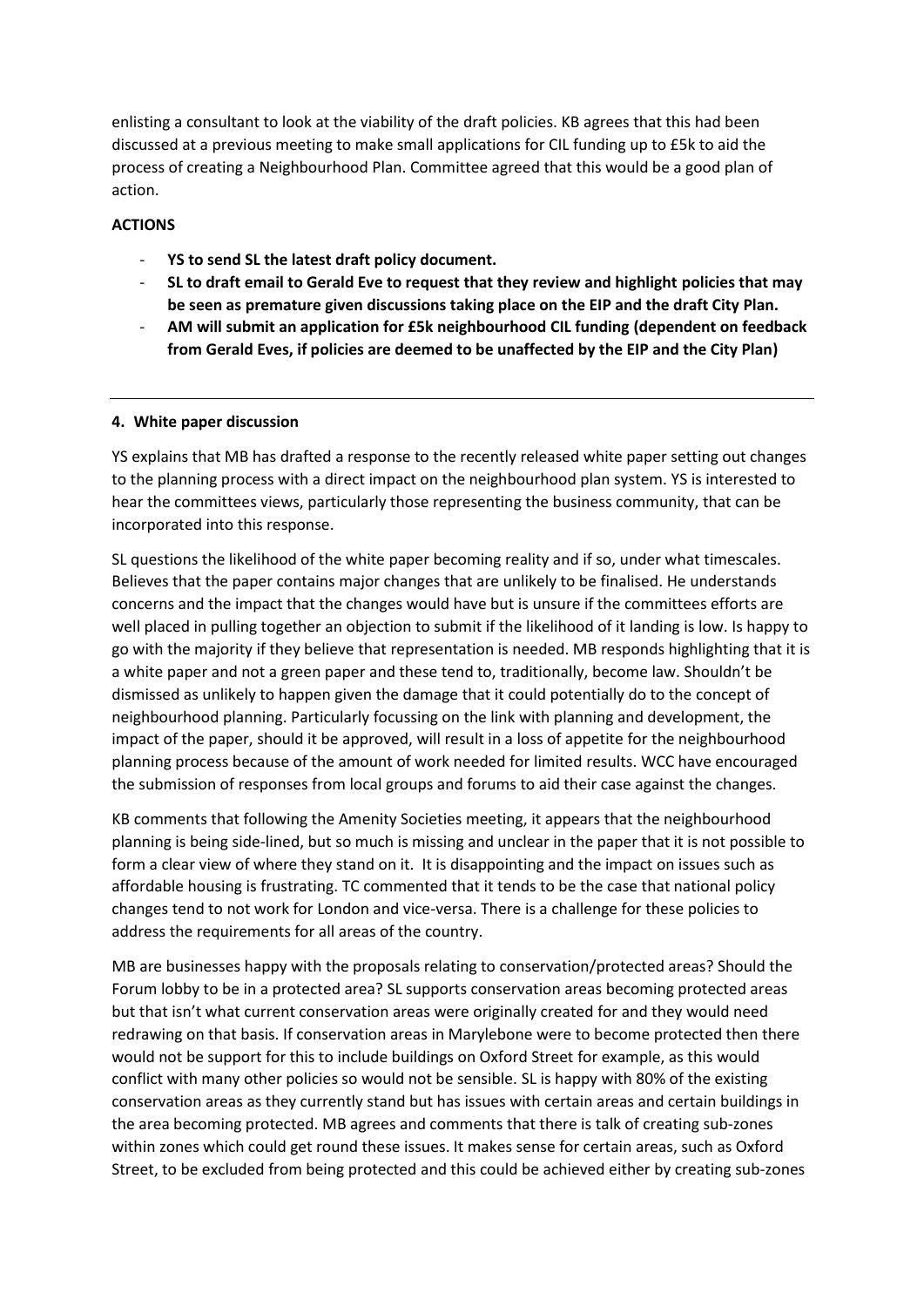(such as designated growth zones) within protected areas or by redrawing the conservation area boundaries.

TC added that, where there are buildings within protected areas that are highlighted as being unsightly or not in keeping with the surroundings, there wouldn't be a restriction on their redevelopment – there would just be more hoops to jump through when going through the planning process, rather than being allowed through under permitted development. MB agrees. The protected areas will enable the forum to have a say on planning applications. SL agrees. The Portman Estate are just as keen to for controlled development by others in the area and would like to see regulations in place where appropriate.

IM commented that he doesn't see that permitted development rights are going to alter under these new proposals. They appear under a different strand of government policy. MB responded that the white paper mentions that there will be further expansion of permitted development via renewal areas.

IM suggests that, in order to make the process more manageable, the response to the white paper should be confined to its impact on The Marylebone Forum's own work in Marylebone, rather than looking at how it will apply across the country. MB agrees that Point 2 is focussed more nationwide. Point 9 also refers to Renewal Areas which might not be relevant if the area is protected. The rest have an impact on local activities. TC responded that there are areas within Forum's boundary that aren't protected by being in a conservation area and these parts would therefore become renewal zones under these proposed plans. Reading the London Forum's response to the white paper, they have expressed objection to the affordable housing targets that, in Westminster, increase annual requirement of new affordable housing from 900 units to >5,000. This would mean that much of the available space in these unprotected areas would need to be used for this purpose and would change the landscape of the area significantly. The existing system for allocating housing need is working and shouldn't be altered as suggested in the white paper. Although this doesn't obviously impact the Marylebone area it should be considered as part of our response as this may become an issue in future. IM is concerned that this is not part of the specific white paper that is requiring response. It falls under other government policy. TC and MB disagree. The issue of affordable housing is one of the principle thrusts of this white paper.

SL would be interested to understand from Westminster, given that the white paper is nationwide, whether they intend for the whole of their area to come under protected area classification or if they intend for it to be decided on a sub-district scale. MB doesn't think they could apply the classification for the whole of the Westminster area. Would be looking at a sub-district level based on existing conservation areas and would seek to protect other areas while allocating others to renewal. MB added that the Local Plan is in process of being implemented which will have greater impact in the short term with the results of this white paper coming further down the line.

### [KB left the meeting.]

IM thinks that the response should be from the perspective of The Marylebone Forum, which is in the process of creating a neighbourhood plan and not as an amenity society. It requires a different emphasis and approach. Thinks the response should be rewritten. MB suggests that IM draft additional points that are Marylebone Forum orientated to be incorporated into the response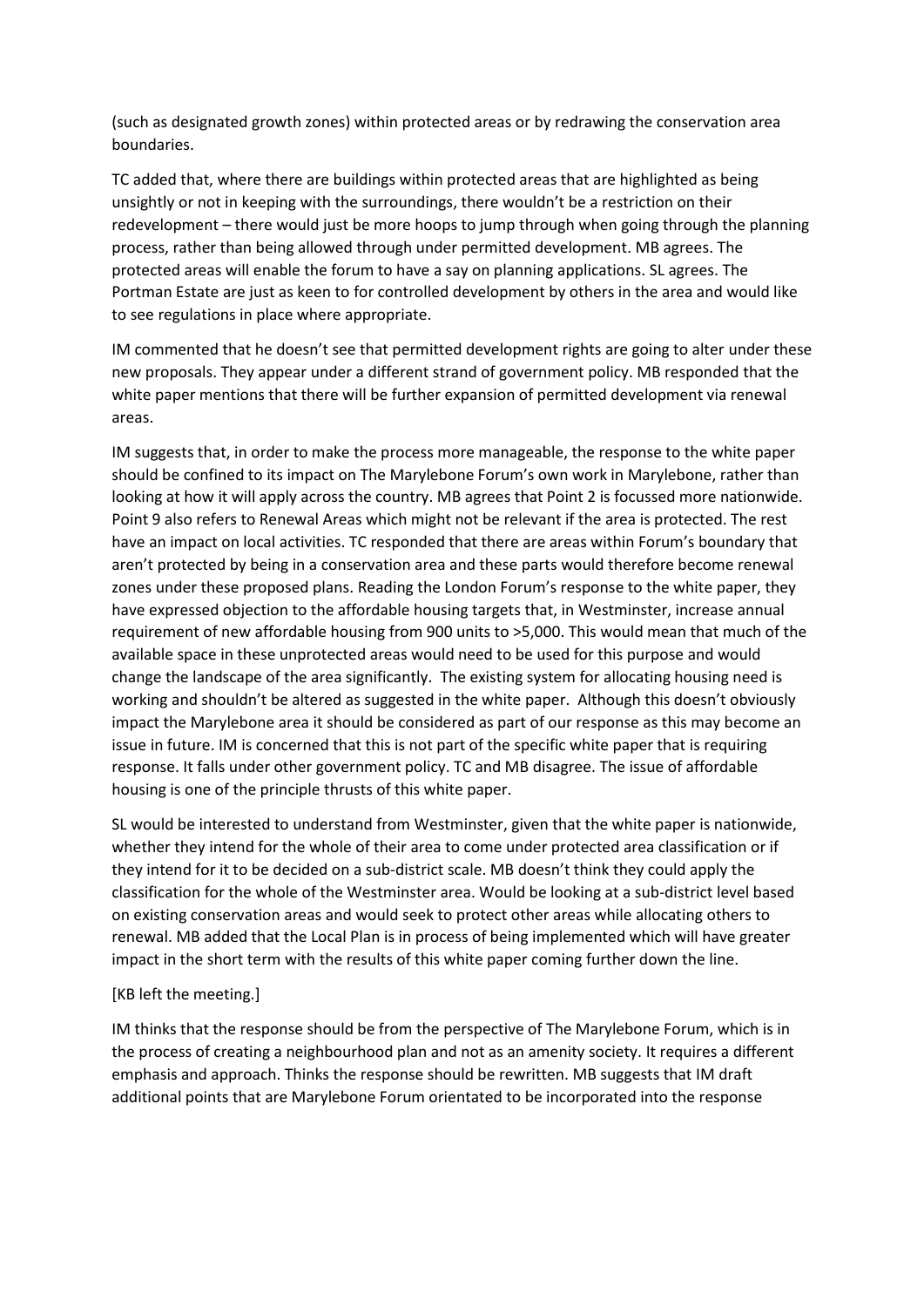SB asked if other forums in Westminster are reacting to the white paper? MB confirmed that Fitz West, Mayfair and Soho are submitting responses. TC confirms that Knightsbridge are also responding.

[SL left the meeting.]

TC suggests point to be included in the response. Could there be a suggestion that compensation is offered to those residents that are impacted by the noise and disruption caused by construction works? The visual impact on the area is often the only aspect that is assessed in the planning process. YS suggests that this isn't included in the response.

YS asks the committee if they are broadly supportive of the response to the white paper, aside from the couple of points for review. No response from the rest of the committee so assumed that there is support. YS invites committee members to submit any feedback after the meeting.

## **ACTIONS**

- **Forum members to submit opinions and comments by close of play Monday 12th October.** 

# **5. AOB**

IM confirms that the bank balance is currently £1,314.

YS confirms that the St Marylebone High School application for CIL funding for air filtration was successful.

MB there remains £2-3k of grant funding available if required. There are other sources of funding around as well.

SD highlighted that Baker Street Quarter's recent newsletter announced the publication of the air quality report following the completion of the Baker Street Two Way project last year. Results are showing that there has been a significant improvement and a reduction of nitrogen dioxide in the area. This is in line with the findings from data sets at the monitoring stations, being published later this month in a report by the St Marylebone Society. It shows that ULEZ has greatly impacted on the area's air quality with drivers avoiding central London – a very positive result with even Marylebone Road seeing a 25% decrease in nitrogen dioxide. MB and TC suggest that, once stripping out the impact of ULEZ, the Baker Street Two Way project hasn't benefitted the area's air quality. Sheila agrees but highlights that the overall figures for the area are looking much better than in 2017, with a range of schemes contributing towards this shift including greener buses and taxis and Westminster's extra charges for diesel vehicles.

End of the meeting. YS thanks all for attending.

Summary of actions:

| <b>ACTION</b>                                                        | <b>WHO</b> |
|----------------------------------------------------------------------|------------|
| SB to submit the redesignation application                           | SB         |
| YS to circulate AGM date to committee members to check availability. | YS         |